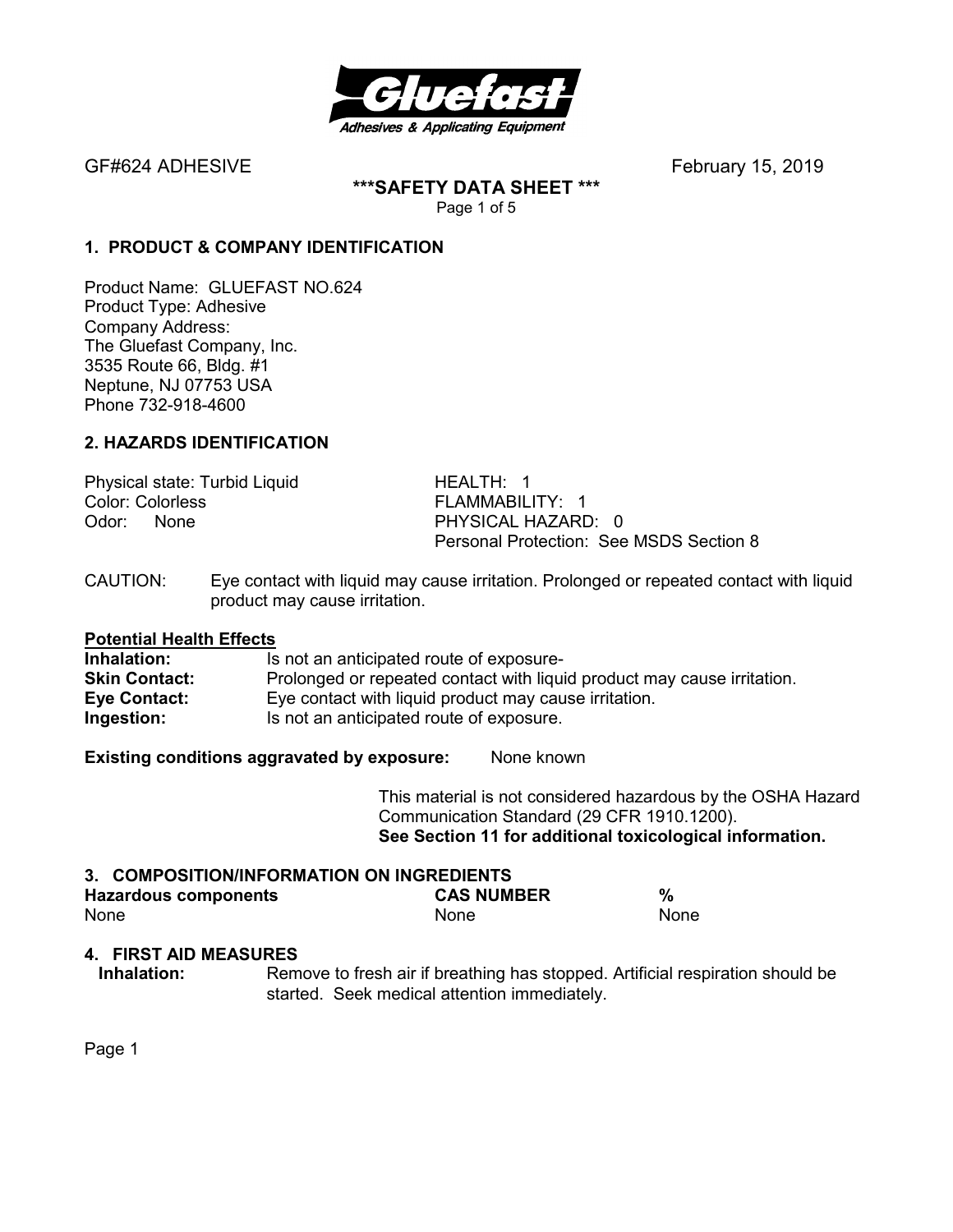

#### **\*\*\*SAFETY DATA SHEET \*\*\***

Page 2 of 5

| <b>Skin contact:</b> | Wash skin and clothing with soap and water immediately.                                                               |
|----------------------|-----------------------------------------------------------------------------------------------------------------------|
| Eye contact:         | Flush eyes with larger amounts of water until irritation/burning subsides, at                                         |
|                      | least 15 minutes. If irritation persists, get medical attention.                                                      |
| Ingestion:           | Do not induce vomiting. Never give anything by mouth to an unconscious<br>person. Seek medical attention immediately. |

| <b>5. FIRE FIGHTING MEASURES</b>        |                                 |
|-----------------------------------------|---------------------------------|
| Flash point:                            | Not applicable                  |
| Auto ignition temperature:              | Unknown                         |
| Flammable/Explosive limits - lower:     | Not applicable                  |
| Flammable/Explosive limits - upper:     | Not applicable                  |
| <b>Extinguishing media:</b>             | Not combustible                 |
| <b>Special firefighting procedures:</b> | Not applicable                  |
| Unusual fire or explosion hazards:      | Not applicable                  |
| <b>Hazardous combustion products:</b>   | Carbon monoxide, carbon dioxide |

## **6. ACCIDENTAL RELEASE MEASURES**

Use personal protection recommended in Section 8, isolate the hazard area and deny entry to unnecessary and unprotected personnel.

| <b>Environmental precautions:</b> | Do not allow material to contaminate ground water<br>system. No special environmental precautions<br>required.                                                                                                                                                                         |
|-----------------------------------|----------------------------------------------------------------------------------------------------------------------------------------------------------------------------------------------------------------------------------------------------------------------------------------|
| <b>Clean-up methods:</b>          | Spills should be taken up with suitable absorbent and<br>placed in containers. Spill area can be washed with<br>water; collect wash water for approved disposal. Do<br>not flush to storm sewer or waterway. Contact state<br>or town municipalities for proper disposal instructions. |
| 7. HANDLING AND STORAGE           |                                                                                                                                                                                                                                                                                        |
| Handling:                         | Open drum in ventilated area. Avoid breathing<br>vapors. Keep from freezing.                                                                                                                                                                                                           |
| Storage:                          | 40-100 F. Do not store in aluminum metal tanks.<br>Steel or concrete tanks may be used.<br>Shelf life is 3 months.                                                                                                                                                                     |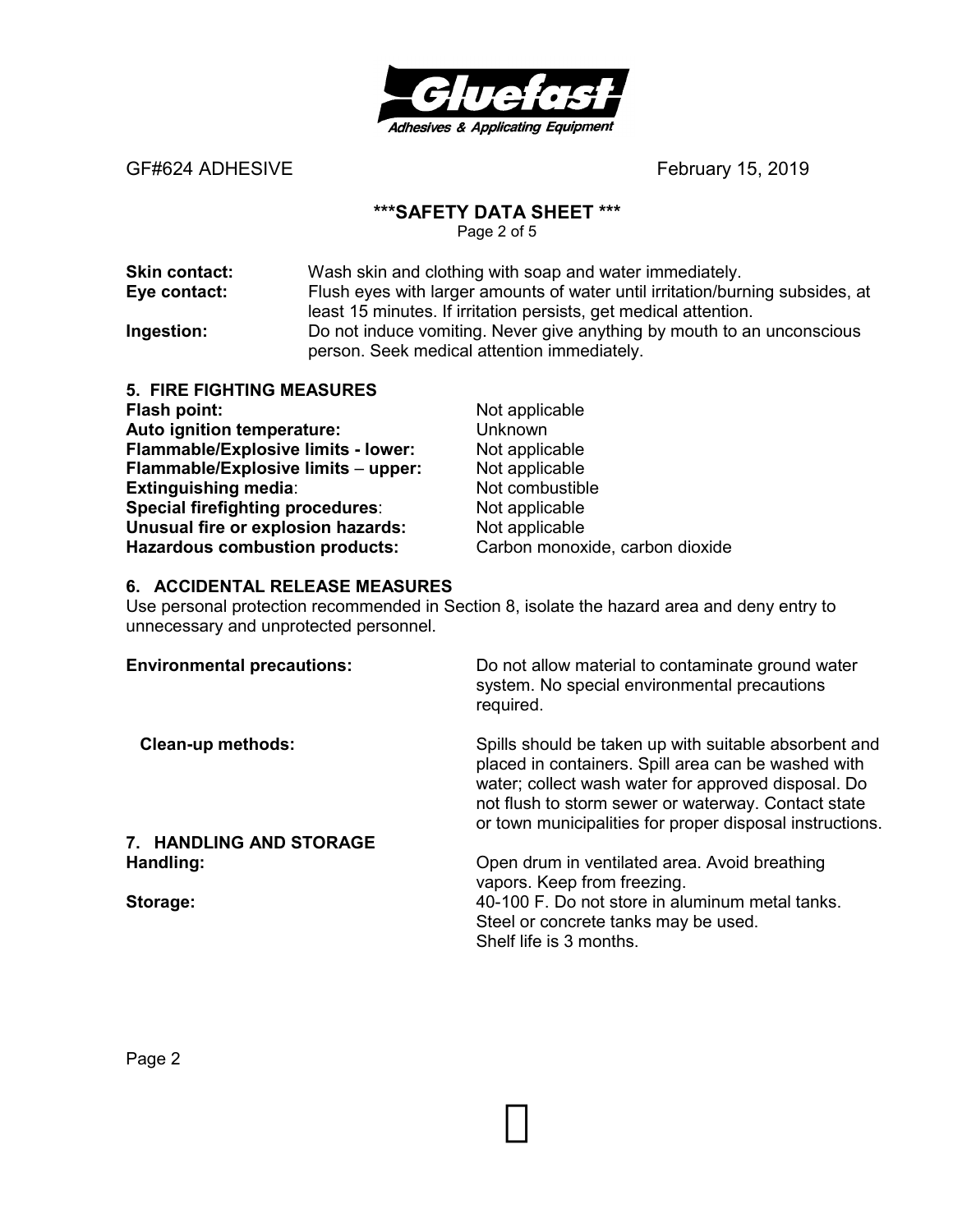

## **\*\*\*SAFETY DATA SHEET \*\*\***

Page 3 of 5

### **8. EXPOSURE CONTROLS/PERSONAL PROTECTION**

**Employers should complete an assessment of all workplaces to determine the need for, and selection of, proper exposure controls and protective equipment for each task performed.** 

| <b>Hazardous components</b>    | <b>ACGIH TLV</b>     | <b>OSHA PEL</b> | <b>AIHA WEEL</b>                                                                                                                                                                                                                                                                                          | <b>OTHER</b> |  |
|--------------------------------|----------------------|-----------------|-----------------------------------------------------------------------------------------------------------------------------------------------------------------------------------------------------------------------------------------------------------------------------------------------------------|--------------|--|
| None                           | None                 | <b>None</b>     | None                                                                                                                                                                                                                                                                                                      | None         |  |
| <b>Engineering controls:</b>   | contamination.       |                 | General room ventilation is usually adequate. Local<br>exhaust ventilation is recommended when general<br>ventilation is not sufficient to control airborne                                                                                                                                               |              |  |
| <b>Respiratory protection:</b> | 1910.134).           |                 | No personal respiratory protective equipment<br>normally required. Where the potential exists for<br>exposure to decomposition products due to heating<br>or elevated temperatures, wear NIOSH approved<br>respiratory protection as appropriate. Observe<br>OSHA regulations for respiratory use (29 CFR |              |  |
| <b>Eyeface protection:</b>     |                      |                 | Safety goggles or safety glasses with side shields.<br>Full face protection should be used if the potential<br>for splashing or spraying of product exists.                                                                                                                                               |              |  |
| <b>Skin protection:</b>        | protective clothing. |                 | Use impermeable gloves and protective clothing as<br>necessary to prevent skin contact. Wear suitable                                                                                                                                                                                                     |              |  |

|  |  |  |  | 9. PHYSICAL AND CHEMICAL PROPERTIES |
|--|--|--|--|-------------------------------------|
|--|--|--|--|-------------------------------------|

| <b>Physical state:</b>                     | <b>Turbid Liquid</b> |
|--------------------------------------------|----------------------|
| Color:                                     | Colorless            |
| Odor:                                      | <b>None</b>          |
| Odor threshold:                            | Not available        |
| Ph:                                        | 12.0                 |
| <b>Vapor Pressure:</b>                     | Not available        |
| <b>Boiling Point/range:</b>                | >212 F               |
| <b>Freezing Point/range:</b>               | Below 32°F           |
| Specific gravity:                          | 1.48                 |
| Vapor density:                             | Not available        |
| <b>Flash Point:</b>                        | Not applicable       |
| <b>Flammable/Explosive limits - lower:</b> | Not applicable       |
| Flammable/Explosive limits - upper:        | Not applicable       |
| <b>Autoignition temperature:</b>           | Unkown               |
| <b>Evaporation rate:</b>                   | 1 (Water)            |
| <b>Solubility in water:</b>                | 100%                 |
| Partition coefficient (n-octanol/water)    | Not applicable       |
| <b>VOC content:</b>                        | 0                    |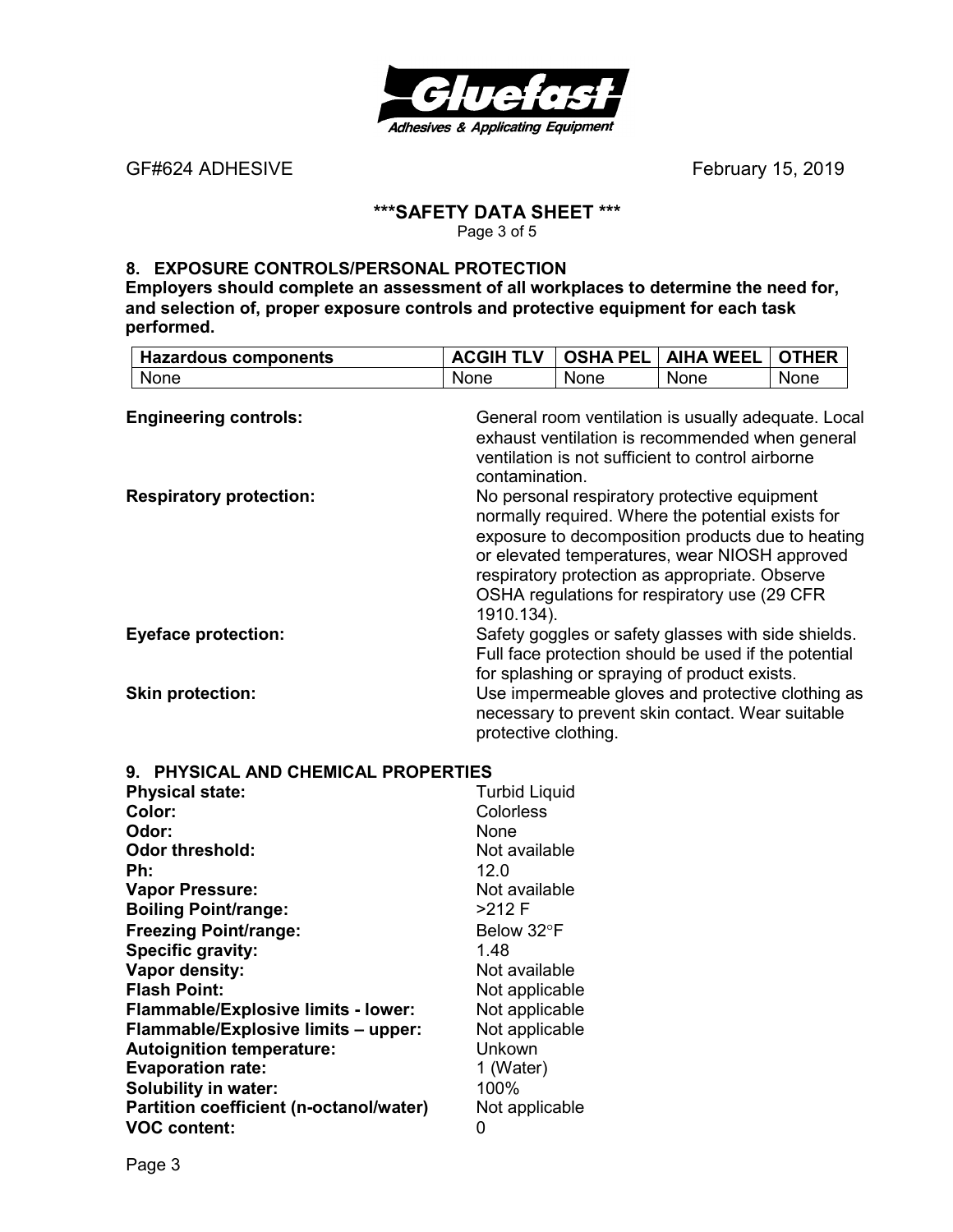

## **\*\*\*SAFETY DATA SHEET \*\*\***

Page 4 of 5

#### **10. STABILITY AND REACTIVITY**

| Stability               | Stable                                                                                      |
|-------------------------|---------------------------------------------------------------------------------------------|
| Hazardous reactions:    | Will not occur                                                                              |
|                         | Hazardous decomposition products Forms glass upon evaporation. Glass is sharp and abrasive. |
| Incompatible materials: | Materials that react with water, copper, zinc & their salts, all acids.                     |
| Conditions to avoid:    | Keep from freezing                                                                          |
|                         |                                                                                             |

#### **11. TOXICOLOGICAL INFORMATION**

| Hazardous components NTB Carcinogen   IARC Carcinogen |      |                        | <b>OSHA Carcinogen</b><br>(Specifically Regulated) |
|-------------------------------------------------------|------|------------------------|----------------------------------------------------|
| None                                                  | None | <b>None</b>            | <b>None</b>                                        |
|                                                       |      |                        |                                                    |
| Hazardous components                                  |      | <b>Health Effects/</b> |                                                    |
|                                                       |      | <b>Target Organs</b>   |                                                    |
| None                                                  |      | None                   |                                                    |

#### **12. ECOLOGICAL INFORMATION**

Ecological information: Not available

### **13. DISPOSAL CONSIDERATIONS**

|                                 | Information provided is for unused product only.                                                                                                        |
|---------------------------------|---------------------------------------------------------------------------------------------------------------------------------------------------------|
| Recommended method of disposal: | Legal disposition of wastes is the responsibility of<br>the owner/generator of the waste. Applicable<br>federal, state and/or local regulations must be |
| Hazardous waste number:         | followed during treatment, storage, or disposal of<br>waste containing this product.<br>Not a RCRA hazardous waste.                                     |

## **14. TRANSPORT INFORMATION**

U.S. Department of Transportation Ground (49 CFR) Proper shipping name: GF624GL, GF624PL, GF624DR Hazard class or division: None Identification number: None<br>
Packing group: Carton Carton, 5-gallon pail, 55 gallon drum

Product is not regulated, non hazardous and not restricted for transport by air or water.

Page 4